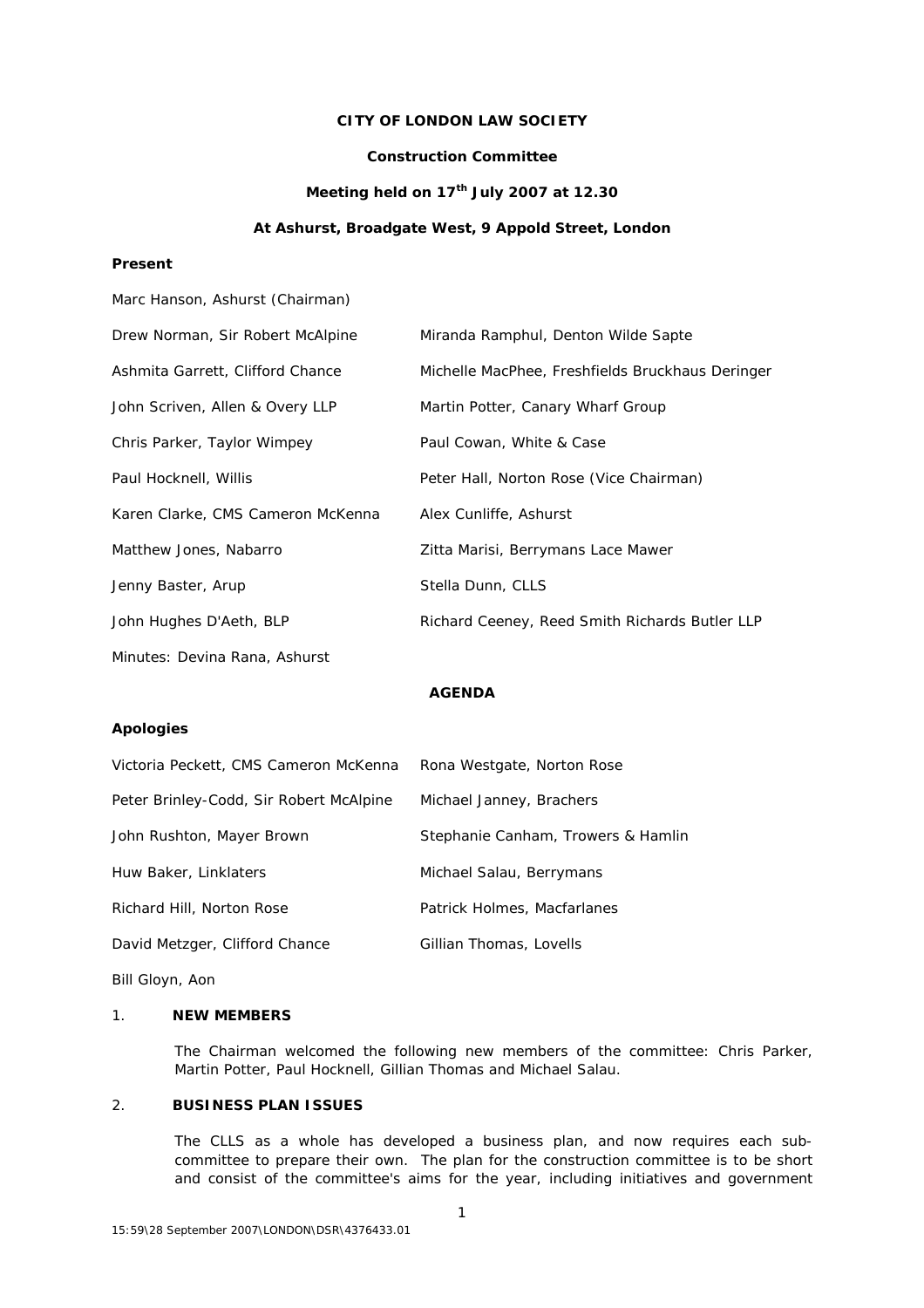consultations that will be undertaken. The Chairman proposed and it was agreed that he would draft such a business plan, which would then be circulated to members of the committee for feedback.

Stella Dunn gave a brief summary of recent changes to the CLLS, including the redesign of the webpage for the CLLS, those of its various sub-committees and the E-news updates which are a new feature that the CLLS are to implement. She highlighted that key to the CLLS was a co-ordination policy enabling communication with corporate members (of which there are 51 in total at present). The aim of committee meetings should be to get the knowledge of the committee members out to the broader membership of the CLLS. The construction committee were praised for their efforts in this area.

### 3. **MIDLAND EXPRESSWAY UPDATE**

It has not been possible to arrange a meeting with the relevant secretary of state, Margaret Hodge. It was agreed to feed comments on the difficulties raised by the Midland Expressway decision to DEBRR via the CLLS response to the Construction Act Review.

## 4. **CONSTRUCTION ACT REVIEW**

The Chairman gave the committee a brief summary of the proposed review of the Act. The Act was to be amended by a Regulatory Reform Order (RRO) but the Treasury Solicitor has advised that the amendments proposed need to be enacted by primary legislation. The Chairman proposed and it was agreed that a working group be established which would look at the proposed amendments to the Act and respond to the consultation. The working group will draft a first response to the changes, and this will then be sent to the rest of the committee for comment. Karen Clarke (on behalf of CMS Cameron McKenna), Ashmita Garrett, Paul Cowan, John Hughes D'Aeth (to nominate someone from BLP) and the Chairman volunteered to be members of the working group.

# 5. **TRAINING PROGRAMME INITIATIVE UPDATE**

An update on the initiative was given by Peter Hall, who circulated a proposed scheme of training for junior solicitors and trainees, which had been amended to take account of feedback gathered from members of the committee. The majority of responses favoured bi-annual half day training sessions to be run by volunteers from the committee, who would cover three topics from the scheme per session. At a recent meeting for construction/projects PSLs there was good response from a variety of firms, including CLLS members not represented on the committee, who would be interested in participating in the training sessions. Peter agreed to take forward the initiative by putting together a plan, incorporating a timescale, and allocating topics to volunteers.

# 6. **CONSTRUCTION (DESIGN AND MANAGEMENT) REGULATIONS 2007 ISSUES**

Miranda Ramphul produced for consideration by the committee a note on possible topics to be covered by a proposed paper on the CDM 2007 Regulations. She raised the issue that clients are not aware or prepared for the changes following from the new regulations. There was consensus that the paper was a good idea. It was proposed that the paper would be written by Miranda, who would ask for comments on it. The paper would be made available on the CLLS website, and would be circulated to members of the committee who would then circulate it to interested parties. In order to further promote the paper, an article would be written for a relevant journal.

# 7. **LATENT DEFECT INSURANCE**

The Chairman and Paul Hocknell lead a lively discussion on the merits (or otherwise) of latent defects insurance (LDI). Issues covered included the narrow level of cover provided by LDI, the perceived high premiums associated with LDI and rights of